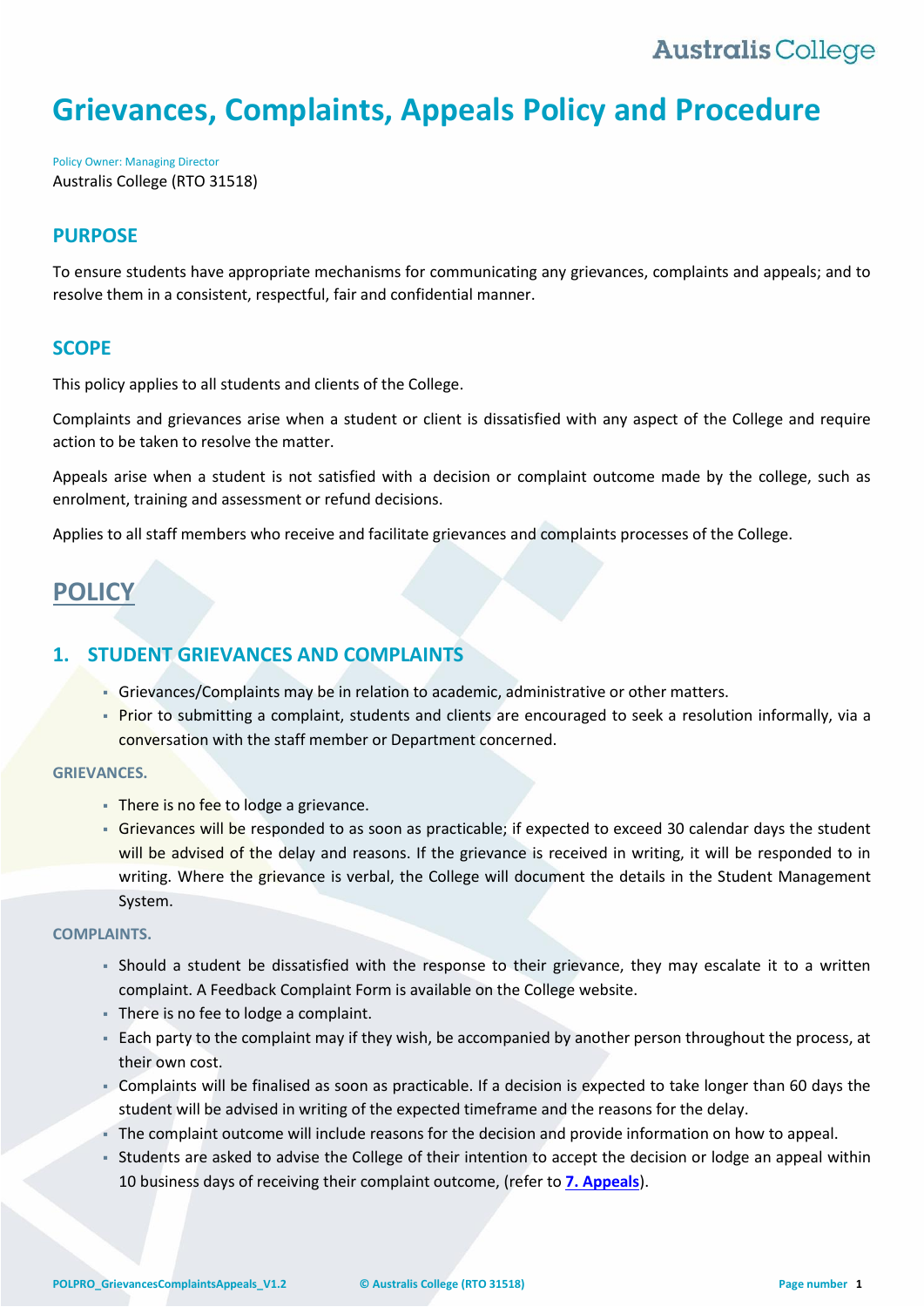- Where the College instigates a cancellation of an enrolment under the VET Student Loans scheme; the student has 28 days from notification to lodge a complaint. The College will not finalise the cancellation until the grievance process is finalised.
- Students will forfeit their right to access the College's grievances, complaints and appeals processes where a clear breach of the Student Code of Conduct has occurred.

# **2. REGULATORY BODIES**

A **regulatory body**, for the purposes of this policy may include the National Regulator, Commonwealth Department of Education and Training, Commonwealth and/or Queensland Training Ombudsman, and/or the Queensland Department of Employment, Small Business and Training.

### **COMPLAINTS RAISED TO/FROM A REGULATORY BODY.**

- Should any party be dissatisfied with any aspect of the College and the outcome of the College internal complaints resolution process, they can lodge a complaint to a regulatory body.
- The regulatory body may contact the College in response to any complaints received. The College will thereafter liaise directly with the regulatory body until the matter is closed.

### **VET STUDENT LOANS OMBUDSMAN – AUSTRALIS COLLEGE OBLIGATIONS.**

- The College cooperate with the VET Student Loans Ombudsman in relation to matters within their purview.
- All information and documentation requests will be actioned within communicated timeframes; and any agreed rectifications acted upon promptly.

## **3. CORPORATE CLIENT COMPLAINTS**

 Corporate clients may lodge a complaint if they are dissatisfied with the service provided to their team members by the College.

## **4. THIRD PARTY COMPLAINTS**

The College has written agreements with persons/organisations classified as 'third parties' under the Standards for Registered Training Organisations (RTOs) 2015. These agreements, along with subsequent training provided by the College, outline the responsibilities of third parties.

- Under the Standards; the College is responsible for actions/operations undertaken by its third parties.
- Third parties are made aware that in the event of a complaint, they may be called upon to provide evidence and may be contacted directly by the National Regulator.
- Third parties typically have their own process for documenting and dealing with grievances, complaints and appeals.
- Third parties conducting training and assessment services on behalf of the College are required to follow College processes and to act in accordance with all relevant regulations.

# **5. PRIVACY COMPLAINTS**

Refer to the Privacy Policy.

# **6. ACCESS AND EQUITY COMPLAINTS**

Refer to the Access and Equity Policy.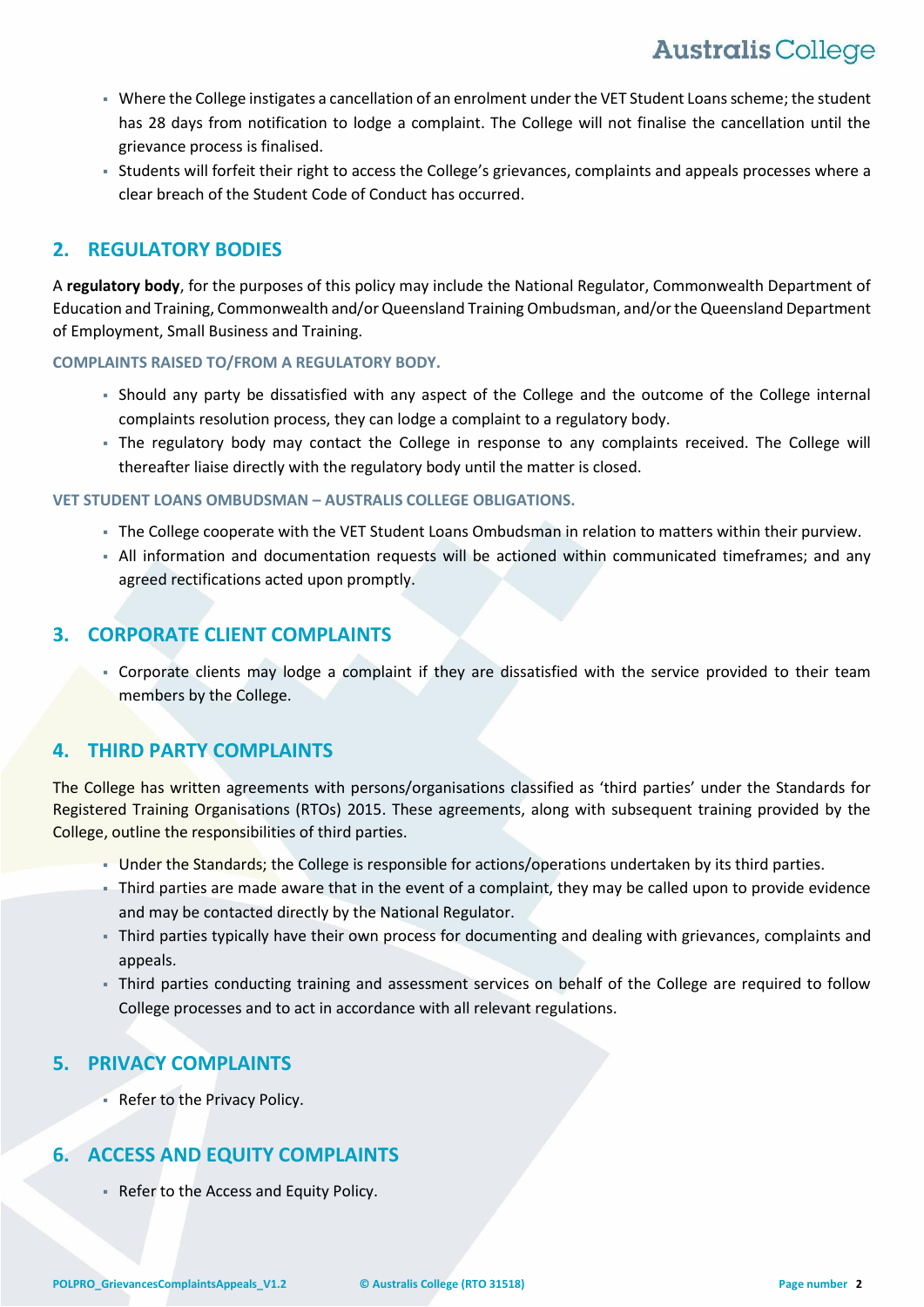# <span id="page-2-0"></span>**7. APPEALS**

- The appeal process has three steps which must be followed sequentially. If a student skips Step 2 and proceeds straight to Step 3, they will lose the opportunity for the Step 2 third party review.
	- (1) The student lodges an appeal to the College for internal review.
	- (2) Third party resolution is instigated if a student is not satisfied with the appeal outcome. The external party reviews the appeal and provides a response to the student and College.
	- (3) The student lodges a complaint to a regulatory body if they are dissatisfied with the outcome from the appeal and third-party resolution.
- An Appeal Form is available on the College website. There are two types of appeal.
	- Appeal against an assessment/competency decision by an Assessor. This may arise where a student is deemed not competent after two submissions.
	- Appeal against a decision regarding enrolment, cancellation or variation of enrolment status, complaint outcome or a debt incurred under a loan\* or funding agreement.
	- \* VET Student Loan students, please refer to item 10.
- Appeals will be finalised as soon as practicable. If a decision is expected to take longer than 60 days the student will be advised in writing of the expected timeframe and the reasons for the delay.

### **INTERNAL APPEAL.**

- Formal appeals must be completed in the Appeal Form and submitted t[o quality@australiscollege.edu.au](mailto:quality@australiscollege.edu.au) who will document it on the Quality Notification Register. If received by another area, the form will be provided to Quality.
	- There is no cost to a student to lodge an internal appeal.
	- Each party to the appeal may if they wish, be accompanied by another person throughout the process, at their own cost.
	- Quality is to forward on a copy of the appeal to Student Support for their records.
	- Assessment appeals will be reviewed by an appropriately qualified Assessor(s). Should the issue not be resolved to the student's satisfaction after an internal review, the College will arrange for an independent external person to resolve the issue where the student has requested escalation of their appeal. Assessment appeals will be internally reviewed, and a decision communicated in writing within 30 calendar days.
- **Students are asked to notify the College within 10 business days of receiving their appeal outcome, of their** intention to accept the decision or escalate the appeal process.

## **THIRD PARTY/EXTERNAL REVIEW RESOLUTION.**

- In the event an external review is undertaken by a third party; the 60 calendar day time period may not apply.
- Under VET Student Loans, the appellant is able to be assisted by, or be accompanied by another party during the third party/external review resolution process. Any related costs will be the responsibility of the student.
- Where the College arranges the external party, there will be no cost to the appellant to put their case forward under VET Student Loans. The third party assigned will be an independent person or body with the required expertise to review the appeal.
- Students under the Certificate 3 Guarantee, Higher Level Skills, and fee-for-service may incur a cost for third party resolution.
- Once a decision has been made by the third party, the outcome and reasons will be provided in writing. A copy of this decision will be provided to the student by the College unless already provided directly by the third party.
- Should the issue still not be resolved to the student's satisfaction, they will be required to make a complaint to the relevant regulatory authority.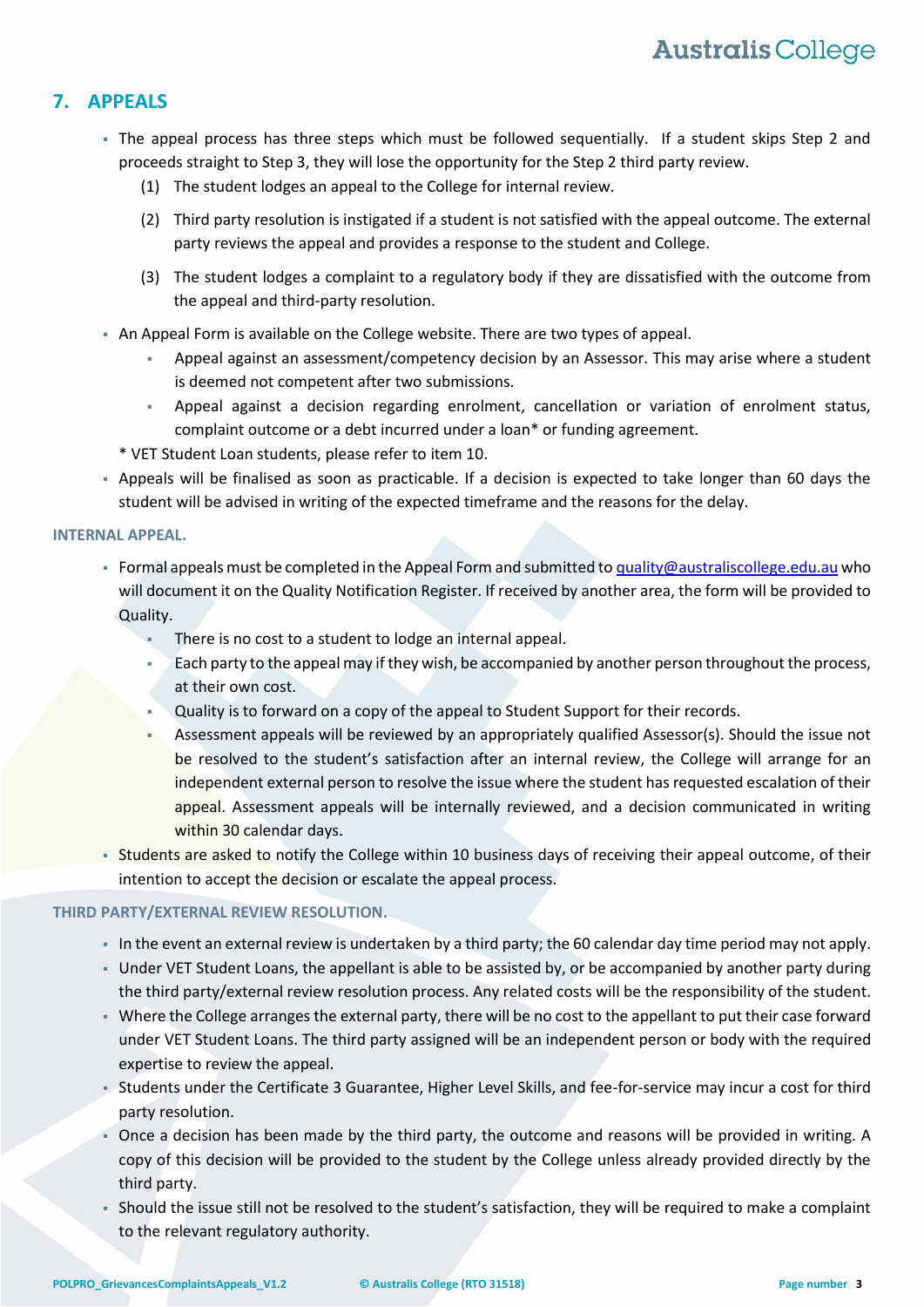#### **ESCALATION TO A REGULATORY BODY.**

- The final stage of the appeal process is for the student to raise a complaint to a regulatory body.
- The College will cooperate with the process undertaken by the relevant regulatory body.

## **8. CONTINUOUS IMPROVEMENT AND DUE CONSIDERATION OF RECOMMENDATIONS**

- The College is committed to continuous improvement of every aspect of its operation.
- The College uses outcomes and recommendations from internally and externally reviewed feedback, grievances, complaints and appeals to continually improve its processes and practices.
- Outcomes from the assessment appeal process will be reviewed as a part of the validation process.

## **9. RECORDKEEPING**

#### **QUALITY NOTIFICATION REGISTER**

- Quality will update the Quality Notification Register with any updates/communications of all parties to the complaints process as well as the outcome of a complaint, grievance or appeal.
- Complaints and appeals details are recorded for five years. Access and ability to update this register is restricted.

#### **STUDENT MANAGEMENT SYSTEM**

- Records of complaint, grievance and appeal communications are entered into the student's record in the Student Management System.
- The Complainant may request and be granted access to these records. (Refer to Privacy Policy.)

## <span id="page-3-0"></span>**10. REVIEW OF A DECISION (VET STUDENT LOANS AND SPECIAL CIRCUMSTANCES)**

- Applies only to students using VET Student Loans who have had their special circumstances application denied.
- **Please refer to the Special Circumstances and Review Policy for VET Student Loans Students.**

# **11. ACCESS TO COMPLAINT/APPEAL INFORMATION**

- The College, on request, will provide access to records to all parties involved with the complaint, grievance and/or appeal process being undertaken.
- The College will not distribute complaint, grievance and/or appeal records to those who are not a part of the process unless written consent is obtained from the appellant/complainant.
- College recordkeeping systems used to record grievances, complaints and appeals have restricted access.

# **PROCEDURE**

- **1. GRIEVANCE PROCEDURE.**
	- **1.1** Staff members that receive or deal with a grievance are to record notes in the SMS. A written response may be required where the grievance or feedback was received in writing. Correspondence is to be uploaded into the SMS.
	- **1.2** If the student is dissatisfied with the outcome of their grievance, they may escalate their issue to a complaint. Provide the student with access to this Policy on the College website along with the appropriate form.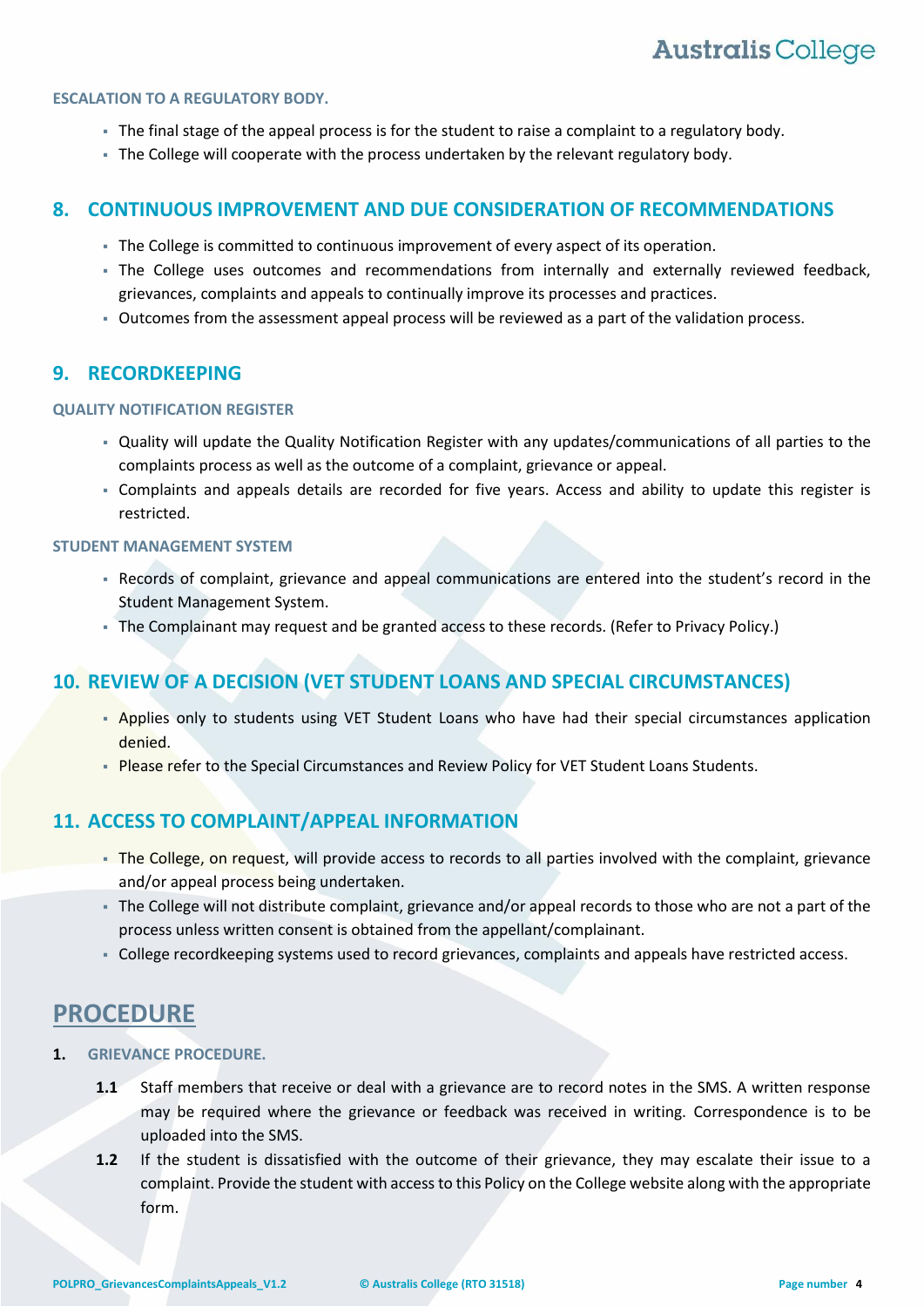#### **2. COMPLAINTS AND APPEALS PROCEDURE.**

#### **Submitting and receiving a complaint/appeal.**

- **2.1** Using the Feedback and Complaint Form, or Appeal Form on the website, students are to submit information on their complaint/appeal, including; a description of the complaint/appeal, the steps taken to address the issue and the outcome(s) they would like to achieve through the process.
- **2.2** For appeals against an assessment decision, students are to include information such as; units involved, assessor name and dates involved, full details of the appeal and any relevant documentation. N.B. The appellant is not to submit additional evidence to support their competence. The assessment decision will be reviewed against only the original evidence submitted.
- **2.3** Quality facilitates the receiving, storage and communicating of complaints and appeals, and their outcomes. Should a complaint or appeal be received by another operational area, they are to forward them to Quality.

#### **Allocating a person to review the complaint/appeal**

- **2.4** Complaints and appeals will be internally reviewed and the decision and reasons communicated in writing within 60 calendar days of receiving the relevant completed form.
- **2.5** Those under a VET Student Loans agreement lodging an appeal for a [review of a decision](#page-3-0) are to refer to the Special Circumstances and Review Policy. The 60 calendar day response time does not apply under these circumstances.
- **2.6** Assessment appeals will be reviewed and responded to as soon as practicable up to 30 calendar days.
- **2.7** Quality will allocate an appropriate person to review. (Quality may also elect to review it themselves).
- **2.8** For appeals, the College will ensure it is reviewed by an independent senior staff member or internal committee with appropriate expertise.

#### **Investigating complaints and appeals.**

- **2.9** The person allocated to investigate the complaint/appeal will gather evidence from:
	- Internal systems such as the SMS and ATLAS (in the event the complainant is a pending, current or past student). All notes within their student record should be reviewed to see if there is a history with the student.
	- All relevant Australis College policies and procedures to the complaint. This also includes other relevant documents such as but not limited to the Student Handbook, Schedule of VET Tuition Fees, Code of Conduct (student and staff), and Course Declaration.
	- Where the student has a registered training contract; access to, or information from the relevant state training authority website may be required.
	- All person(s) outlined in the complaint and any other person(s) that may have witnessed/contributed to the situation. This may be internal employees or external third parties.
	- Any documents outlined in the complaint.
	- Relevant legislation, rules and regulations.
- **2.10** The investigating person may elect to use the Complaint or Appeal Outcome Form for guidance.
- **2.11** All allegations/concerns made by the complainant/appellant must be investigated.
- **2.12** If interviews are required, the investigator should construct a list of relevant questions to ask. Appropriate times and types of meetings are to be conducted accordingly (e.g. face-to-face or over the phone). Note that the complainant/appellant may wish to be accompanied in the interview.
- **2.13** All documentation used and/or correspondence sent is to be consolidated as evidence to support the outcome of the complaint/appeal.
- **2.14** The evidence must be factual and judgements made must be made free of bias.
- **2.15** As investigating a complaints/appeals is based on the evidence collected; where evidence cannot be sourced which confirms or denies allegations, it is to be noted in the findings.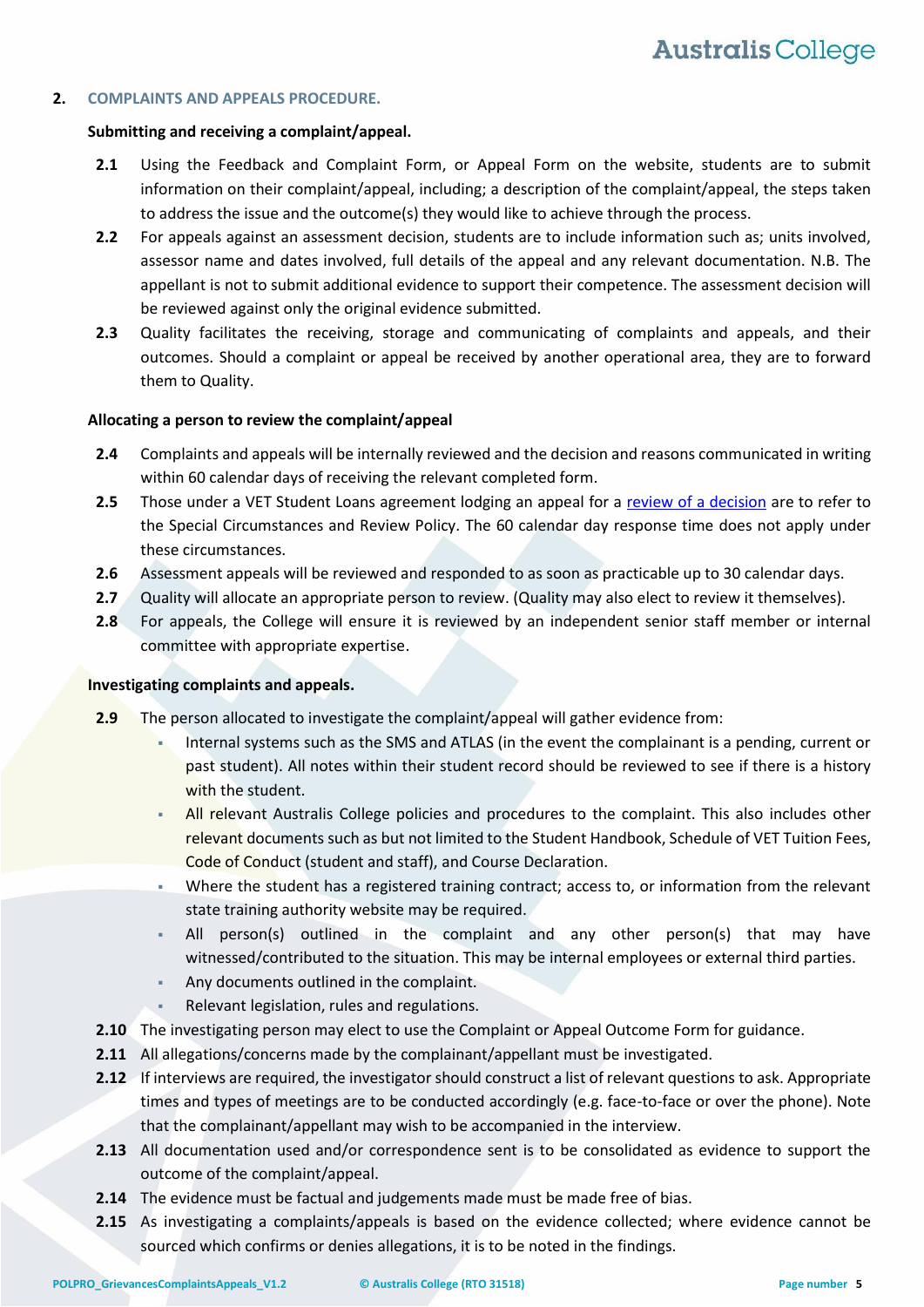#### **Complaint and appeal outcomes.**

- **2.16** The Review Officer will compile their findings which will include a response and outcome to all allegations, and written reasons explaining how they were determined.
- **2.17** It is recommended the Review Officer nominates Quality or a suitable staff member to review the response and evidence before being sent.
- **2.18** The response or email containing the response as an attachment must:
	- Inform the complainant there is an appeals process, and to inform the College within ten business days of receiving the Complaint Outcome of their intent to escalate their complaint.
	- Inform the appellant of further escalation options available to them, and to inform the College within ten business days of receiving the Appeal Outcome of their intent to escalate further.
- **2.19** Where an action is required to close out a complaint/appeal; a timeframe must be set which is realistic and achievable. It may be appropriate to negotiate the timeframe with the complainant/appellant.
- **2.20** A copy of all correspondence and documentation will be provided to Quality to upload onto the QNR. Copies are also uploaded into the SMS by the Review Officer, or Student Services/Support if appropriate.
- **2.21** Should the 10 day period elapse without response, the College will consider the complaint/appeal completely closed.

## **RESPONSIBILITIES**

#### **Executive Management**

- The Managing Director or a party delegated by them, will review and action all appeals that have previously been through our complaints procedure.
- The Managing Director is responsible for reviewing and approving complaints received from federal and state regulatory bodies.

#### **Quality**

- Updates the Quality Notification Register with all received grievances, complaints and appeals, including all evidence and correspondence.
- Coordinates the investigation process including referring the complaint to the appropriate operational area with supporting evidence, responding to the complainant/appellant to acknowledge receipt of complaint and advising when to expect an outcome.

#### **Faculties, Student Services, Student Support**

- Participate in reviewing, monitoring and evaluating processes as a part of continuous improvement practices.
- Investigates and manages complaints received about their respective operational areas and/or staff members where they are assigned as the Review Officer.
- Refers all received and acted upon complaints and appeals to Quality to add to/close out on the QNR in a timely manner or within communicated deadlines.
- Communicates any grievances that they have dealt with, where they believe that there is a likelihood of the grievance progressing to a complaint to Quality.
- Data enters information about grievances into the Student Management System (SMS).
- To identify any areas of improvement to this procedure and to communicate this to Quality.

#### **Australis College Team Members**

- Identify and deal with grievances, issues or concerns in the first instance.
- To refer students to the Australis College website for information on this Policy and associated forms.
- To escalate any grievances, complaints and appeals if they do not feel confident in handling the situation.